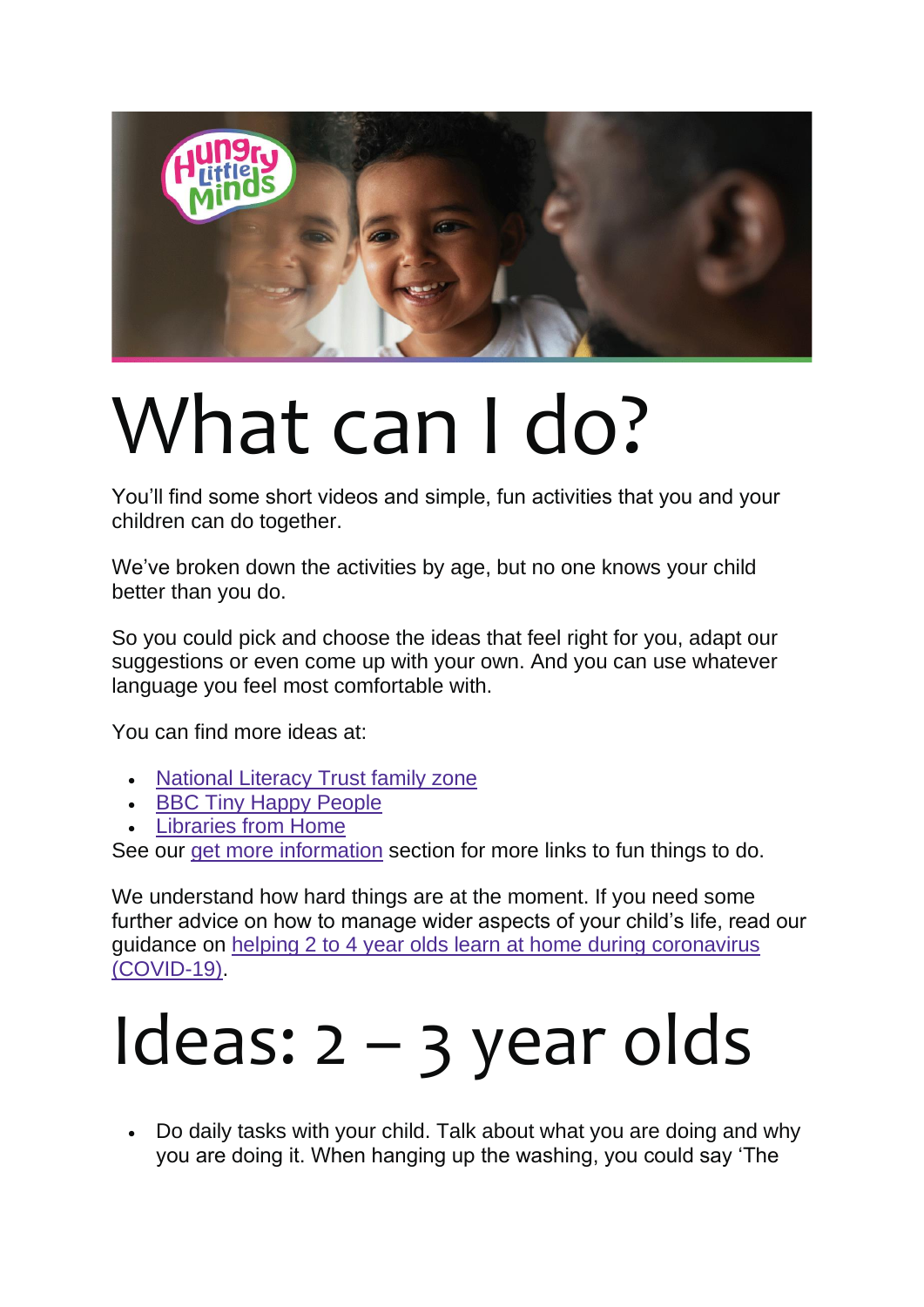clothes are wet, let's hang them up to dry.' Give them simple tasks like passing you the socks. Praise them for helping.

#### Other ideas

- You could [make a photo-book](https://small-talk.org.uk/3-5-years/read/make-memory-book/) of funny, or memorable, family events and talk about it with your child.
- Sing songs together that encourage your child to use their imagination. For example, try singing [The Wheels on the Bus](https://small-talk.org.uk/2-3-years/play/wheels-bus/) and ask your child to suggest other things on the bus and describe what sound they make.
- Read picture books together. Talk about the things they can see and how we use them. For example, 'A bed is something we sleep in.'
- Use books to talk about your own experiences, and theirs, giving them time to respond. 'Oh look, there is a cow. What sound do cows make?'
- When you're sharing a book with your child, sit close together or even build a den to sit in.
- Talk to your child about what has happened so far in the day for example, 'We spoke to Grandma on the phone this morning, didn't we?' And talk about what is going to happen next – 'After lunch we'll do the washing up'.
- Put on some music and play 'musical statues'. Dance together then stop the music – see who will be the first person to stand still.

## Ideas: 3 – 5 year olds

#### Fun activities to add to your routine

- Try sharing familiar books at bedtime. Pause when reading so that your child can join in. Talk about the sounds at the beginning of words and words that start with the same sound (like words beginning with P).
- Encourage your child to recall what has happened in the story. For example, 'Why is bear feeling sad?' Ask them to guess what might happen – 'What should they do next?' – or how the story might end – 'Do you think they're going to find the treasure? Where could it be?'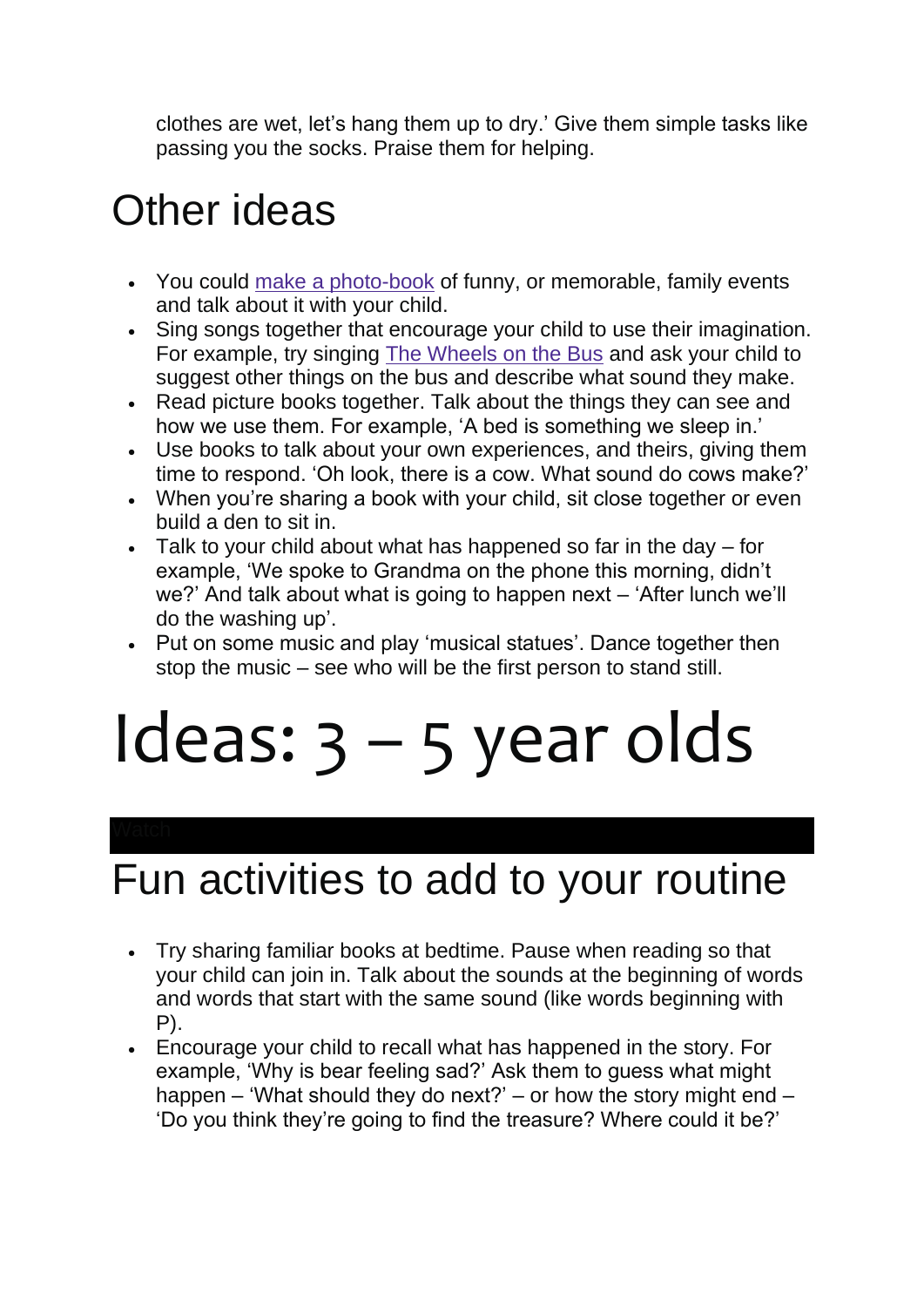#### Other ideas

- Try role-playing games together such as shopping. Set items out on the sofa, give your child a bag and some pretend money. Then switch roles and let them be the shopkeeper.
- Play teddy bears' picnic. Put soft toys in a circle and give your child a few cups and spoons. Give your child a chance to tell you what to do like, 'Stir teddy's tea.' You could chat to them as you are doing actions, for example, 'let's cut the cake in half'.
- Start conversations by using open questions with lots of possible answers, for example, 'What are you going to play with today?'
- Plan a treasure hunt game, where your child has to listen to your instructions to find a clue or an object. For example, 'Try looking behind the sofa'. Help your child look for a specific number of objects and count them together – such as 3 cups, 2 pink socks, 5 pens.
- Help your child make a puppet show about their favourite story using objects around the house.
- Play sorting games together. Collect a range of different household objects and practise sorting them into different groups, perhaps by size or colour. Once you have finished, count all the objects in each group.
- Play a make-believe journey game with your child. Make a car out of a cardboard box that you decorate together, or just grab some cushions, pile in a few teddy bear passengers, and let your child drive you off on an adventure.

## Apps for 2 to 5 year olds

We know that phones or tablets are part of many families' everyday lives and kids love to use them, but it's not always easy to know which apps and games can benefit your child's learning.

That is why we have given a quality mark to apps that an independent educational panel believes have good educational value.

Why not try these with your child alongside the other activities listed on this site?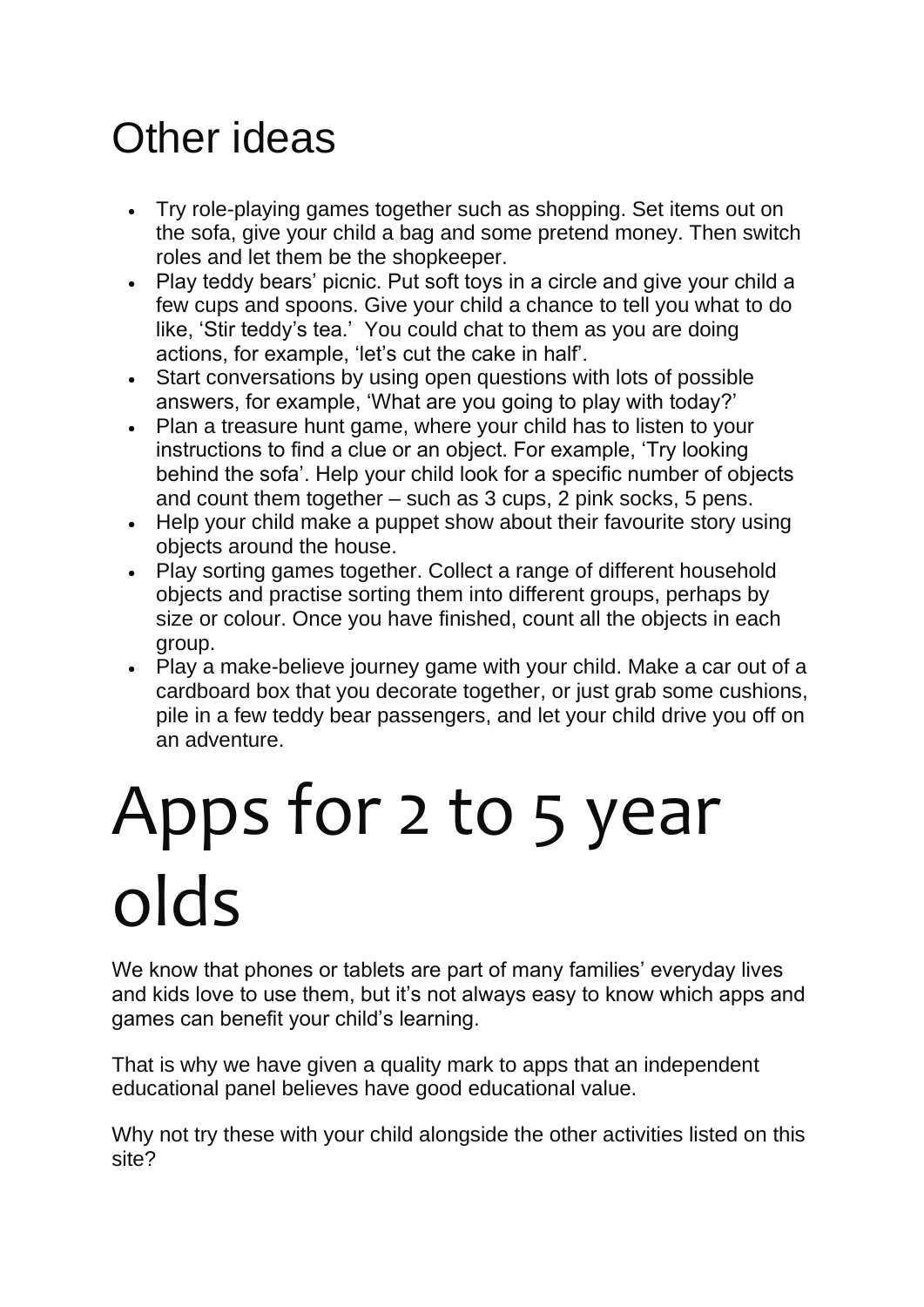



#### CBeebies Storytime

CBeebies Storytime is filled with free interactive story books and bedtime stories for young children and is a great way to enjoy reading with your little one. The library is always growing, with amazing stories featuring all the CBeebies' favourites.

Age: 0-5

Platform: [Apple,](https://itunes.apple.com/gb/app/bbc-cbeebies-storytime/id891730883?mt=8) [Android,](https://play.google.com/store/apps/details?id=air.uk.co.bbc.cbeebiesstorytime) [Amazon](http://www.amazon.co.uk/Media-Applications-Technologies-Ltd-Storytime/dp/B00LXAM040)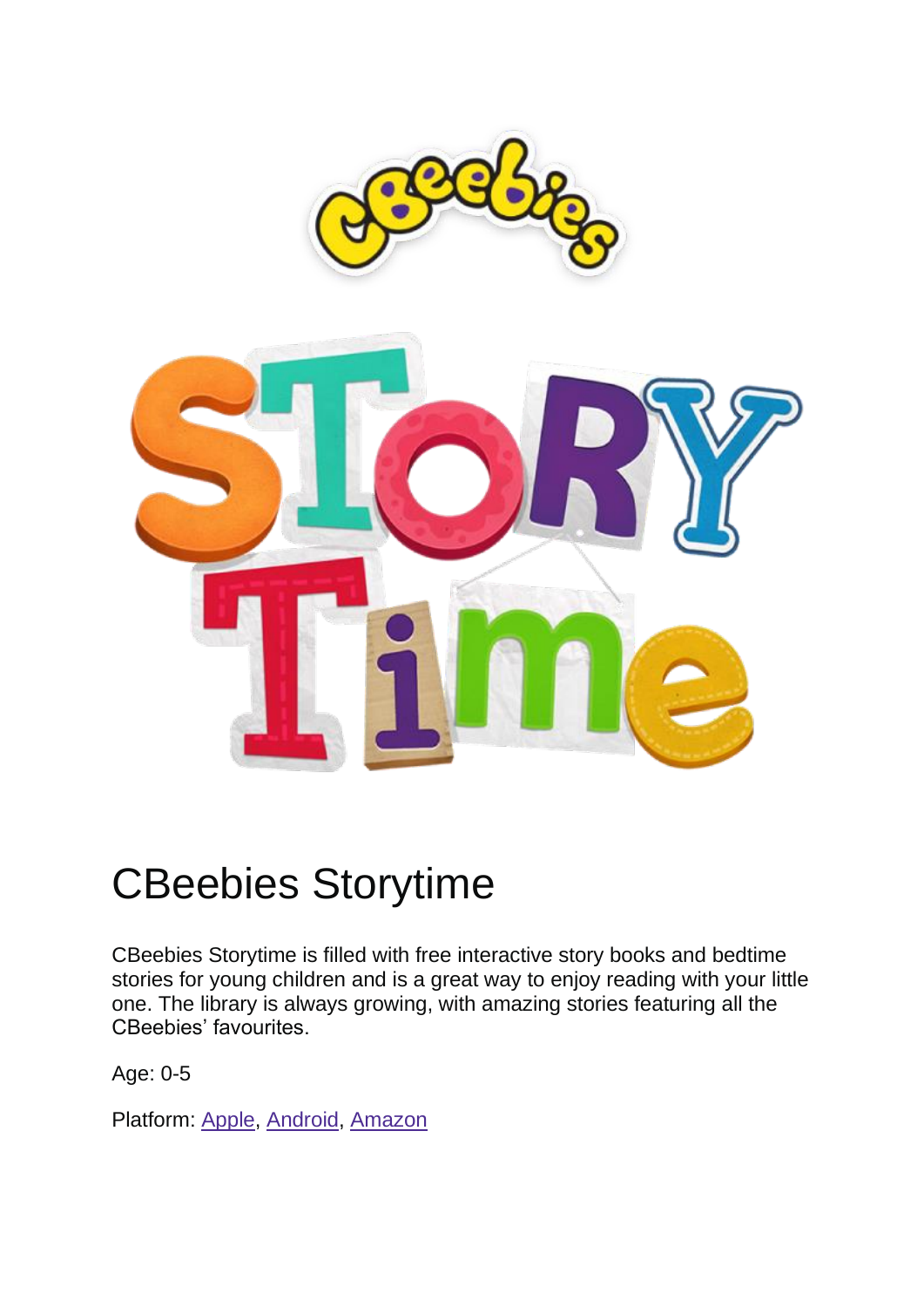

#### CBeebies Playtime Island

CBeebies Playtime Island contains a wide range of fun and educational games to help children understand the world around them and support the development of core skills. Children can play along with all of CBeebies' most popular characters.

Age: 0-5

Platform: [Apple,](https://itunes.apple.com/app/apple-store/id1140156471?pt=342230&ct=Grown-Ups-Website&mt=8) [Android,](https://play.google.com/store/apps/details?id=uk.co.bbc.cbeebiesplaytimeisland&referrer=utm_source=grown-ups-website) [Amazon](https://www.amazon.com/gp/mas/dl/android?p=uk.co.bbc.cbeebiesplaytimeisland)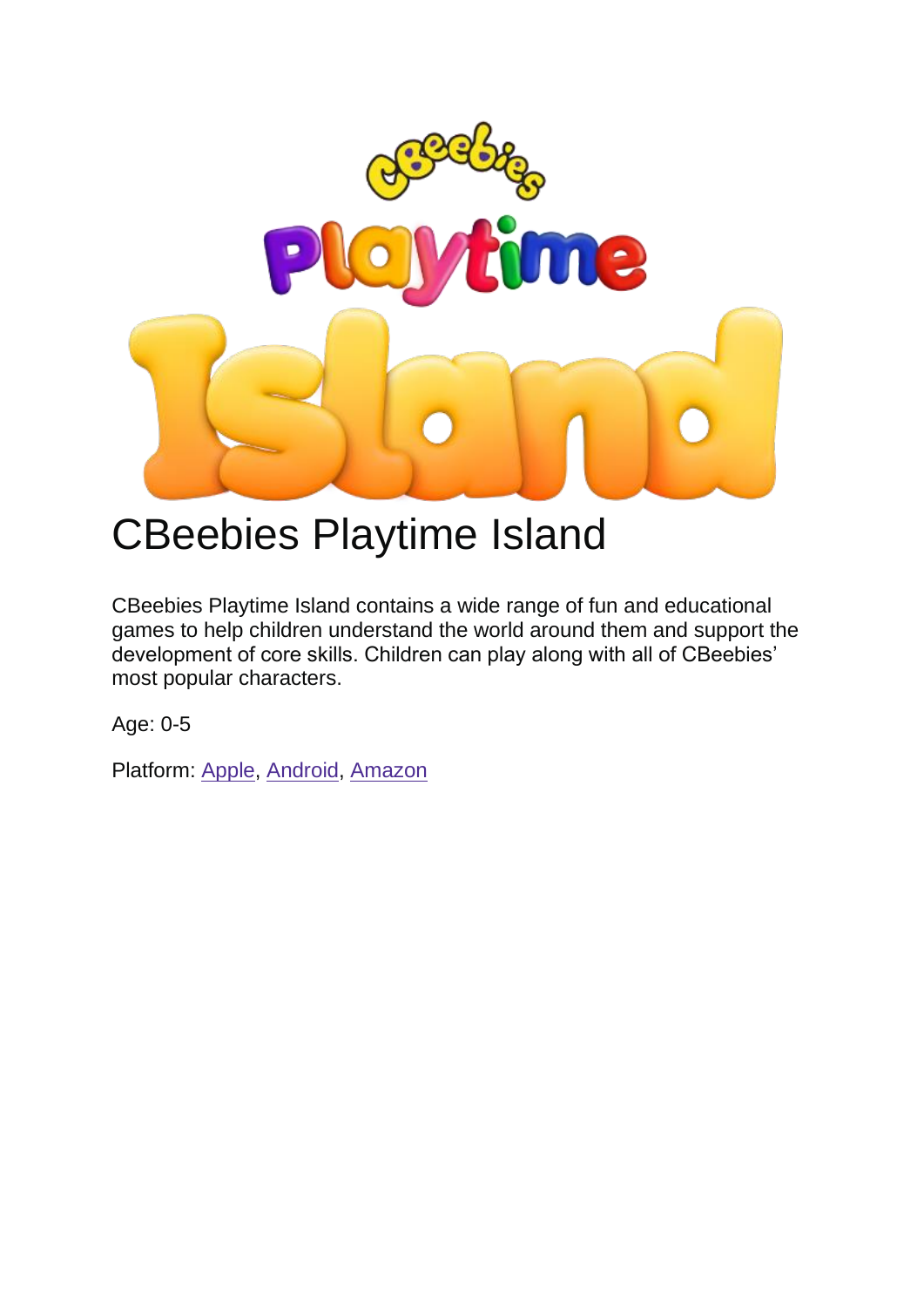

#### Lingumi - Kids' English

Lingumi provides a course focused on spoken and communicative English. The app provides sets of learning games, speech recognition games and video-based games to help the child grow their grammar and get them speaking their first words.

Age: 2-5

Platform: [Apple,](https://apps.apple.com/gb/app/lingumi-english-for-kids/id1166747151) [Android](https://play.google.com/store/apps/details?id=com.lingumi.lingumiplay&hl=en_GB)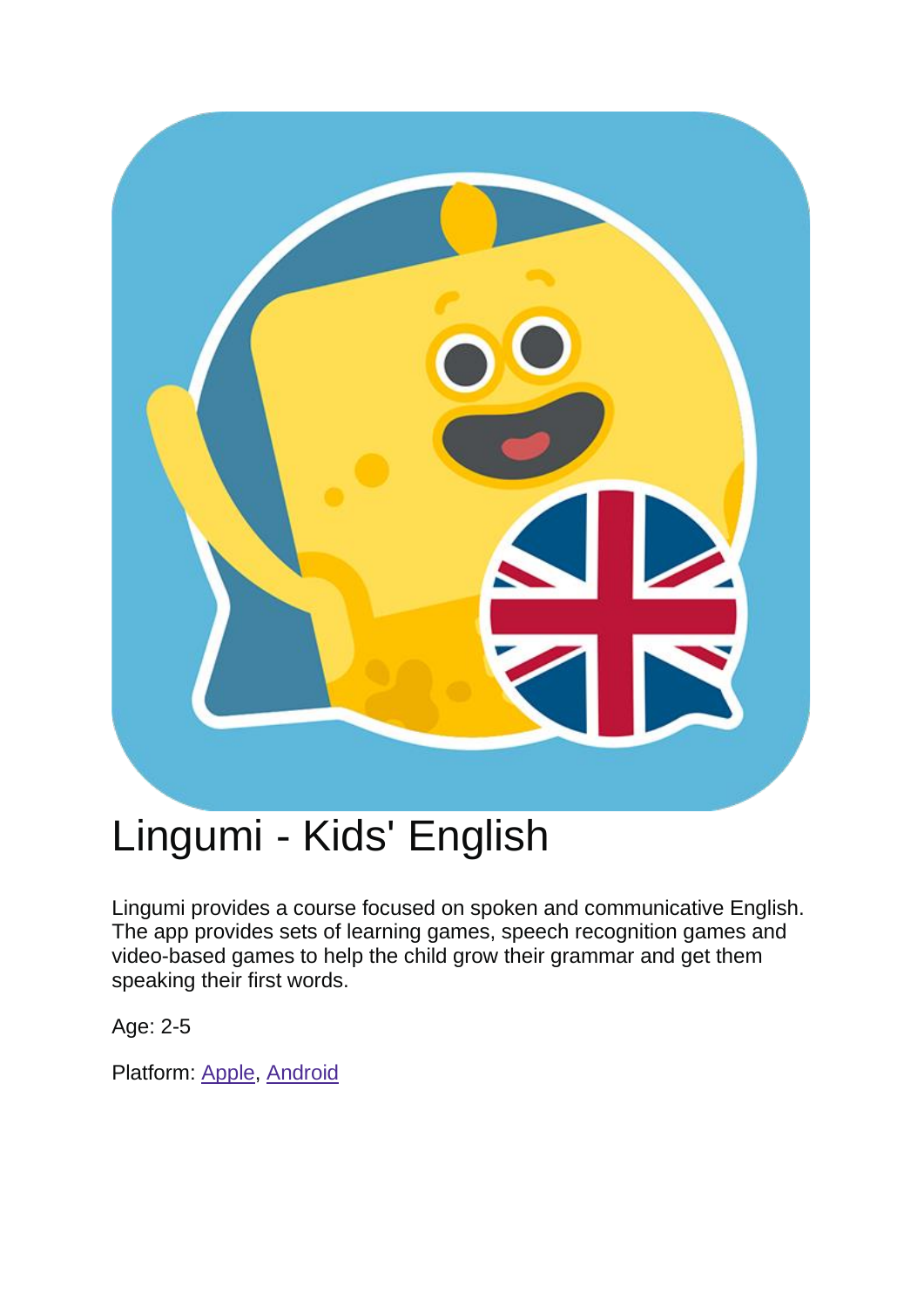# Sallo

#### Kaligo

Kaligo is a digital handwriting exercise book designed to teach children how to write using a stylus and tablet, built on an AI machine learning platform. A self-paced approach enables children to progress at their own speed according to their own ability, whilst AI Machine learning provides real-time corrective feedback.

Age: 3-5

Platform: [Apple,](https://apps.apple.com/us/app/kaligo-home/id1461475849) [Android](https://apps.apple.com/us/app/kaligo-home/id1461475849)

The following apps contain phonics content and therefore are only intended for use with school-aged children. Used with your child, they may be a way to support the phonics they are already learning at school, however, you should check with your child's class teacher that the approaches used in the apps align with your school's teaching methods before using at home.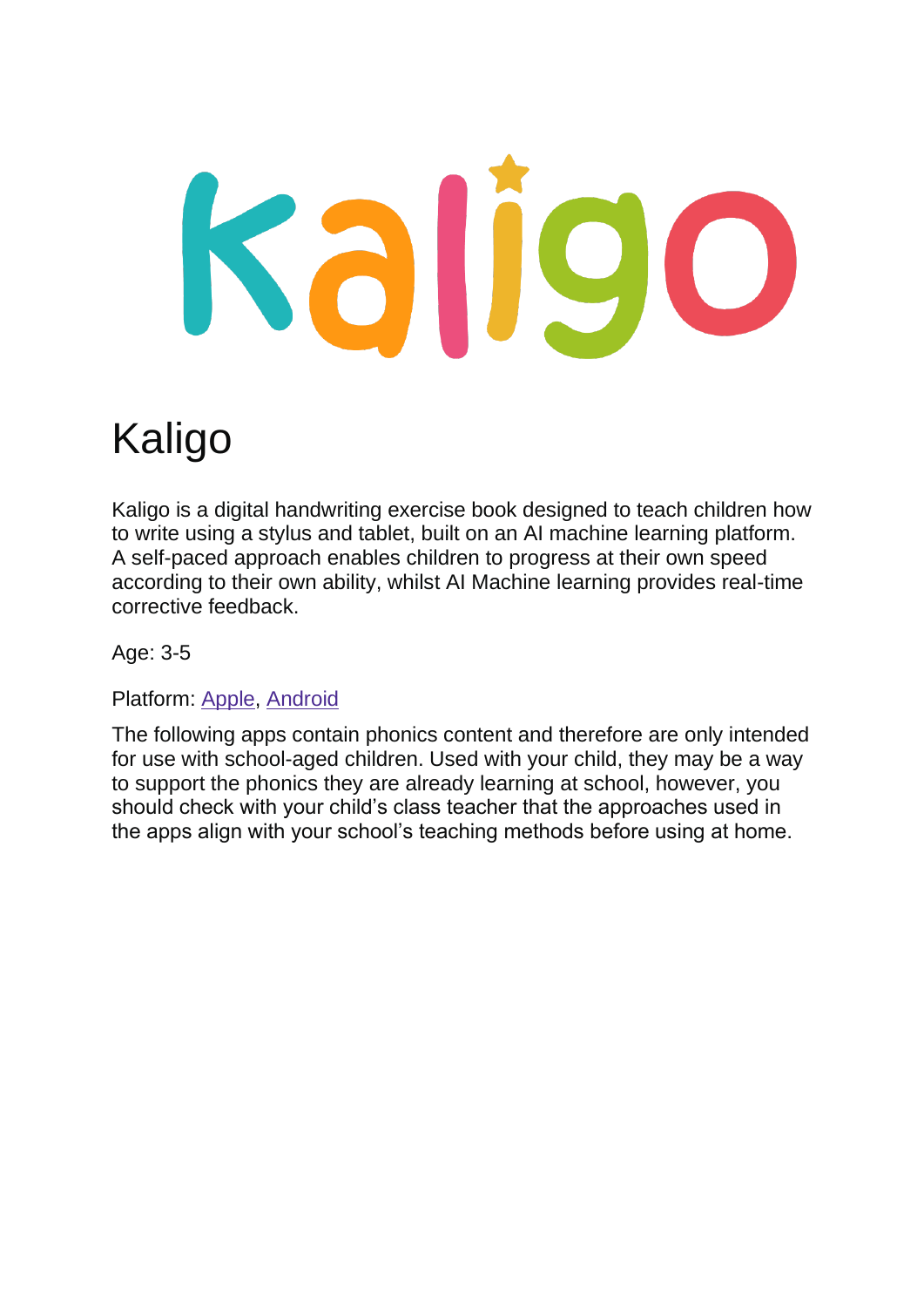

#### Teach Your Monster to Read

Teach Your Monster to Read is a phonics and reading game that's helped children learn to read. The app covers the first two years of learning to read, from matching letters and sounds to enjoying small books.

Age: school-aged children

Platform: [Apple,](https://apps.apple.com/app/teach-your-monster-to-read-phonics-and-reading/id828392046) [Android,](https://play.google.com/store/apps/details?id=com.teachyourmonstertoread.tmapp) [Amazon](https://www.amazon.co.uk/Teach-Your-Monster-to-Read/dp/B01HDXUH0O/&sa=D&ust=1466773759765000&usg=AFQjCNHi260gpC4NWV-mGOVFE6ADv_1_bA)



Navigo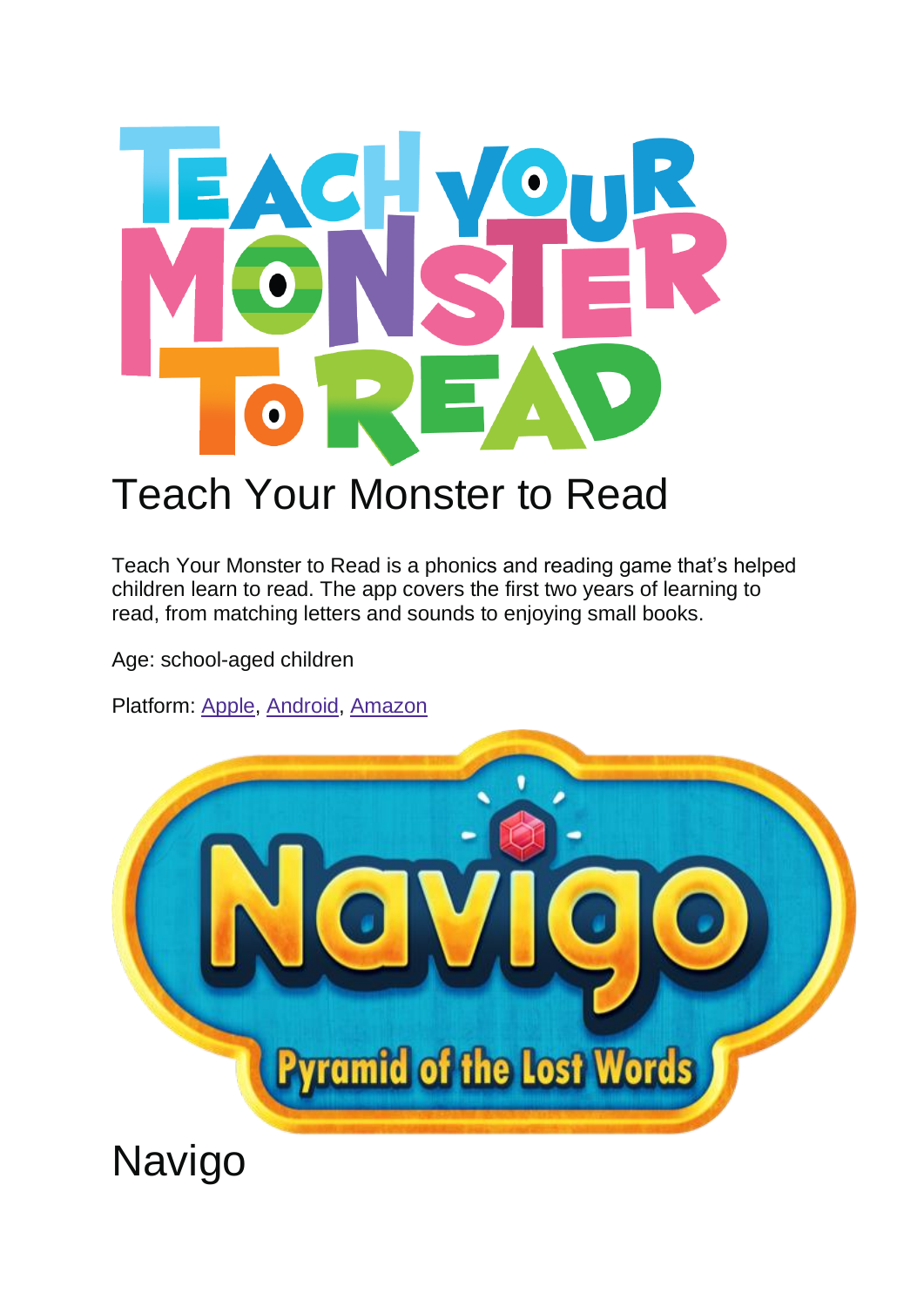The Navigo app aims to support beginner readers to develop reading skills (accuracy, fluency and comprehension) through engaging with the personalised content and activities.

Age: school-aged children

Platform: [Android](https://play.google.com/store/apps/details?id=com.fishinabottle.navigo)



#### Phonics Hero

Phonics Hero teaches children to read and spell with systematic synthetic phonics. The app includes over 850 fun and varied games. Using a stepby-step approach, children learn the 44 sounds, the reading and spelling of words, and how to conquer sentences.

Age: school-aged children

Platform: [Apple,](https://apps.apple.com/au/app/phonics-hero/id908692848) [Android](https://play.google.com/store/apps/details?id=com.phonicshero.phonicshero&hl=en_GB)

The following app is intended for use with school-aged children. A child could use this app for further independent reading once they have successfully completed their school's phonics programme. If you are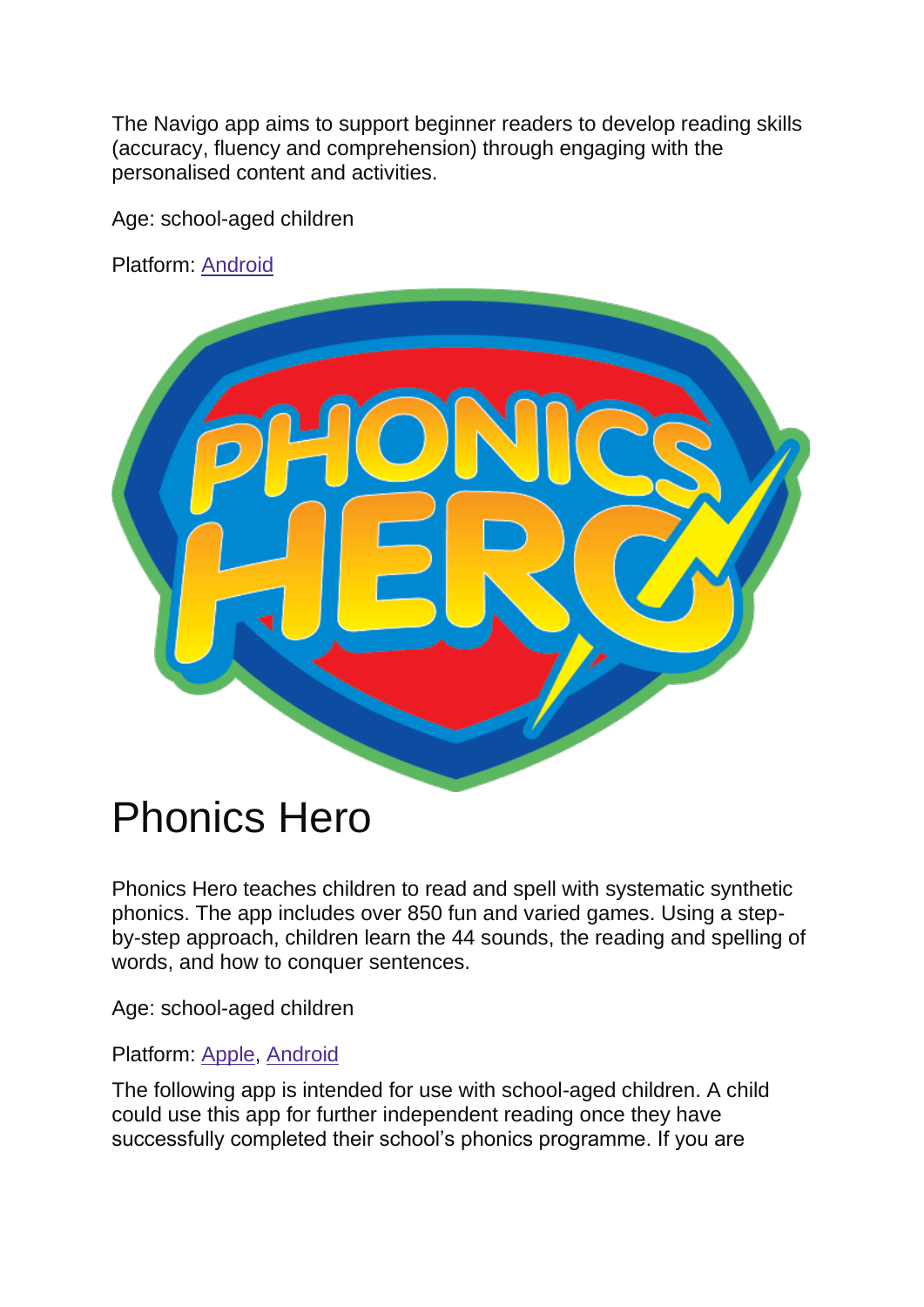unsure when this is, we recommend that you discuss the matter with your child's class teacher before using the app with your child.



#### Fonetti

Fonetti is a Listening Bookshop™ that provides young children with a patient, comforting listening ear to help in the learning-to-read journey, but also with the added benefit of tracking progress, identifying reading challenges, and highlighting to their adult carers where the most support is needed.

Age: school-aged children

#### Platform: [Apple](https://apps.apple.com/gb/app/fonetti/id1332609392)

The Department for Education is not the creator, owner, editor, manager or provider of the apps listed. The app providers are neither affiliates, associates nor partners of the Hungry Little Minds campaign, the content of this website is solely the property of the Department of Education and does not necessarily reflect the views or position of any of the providers listed.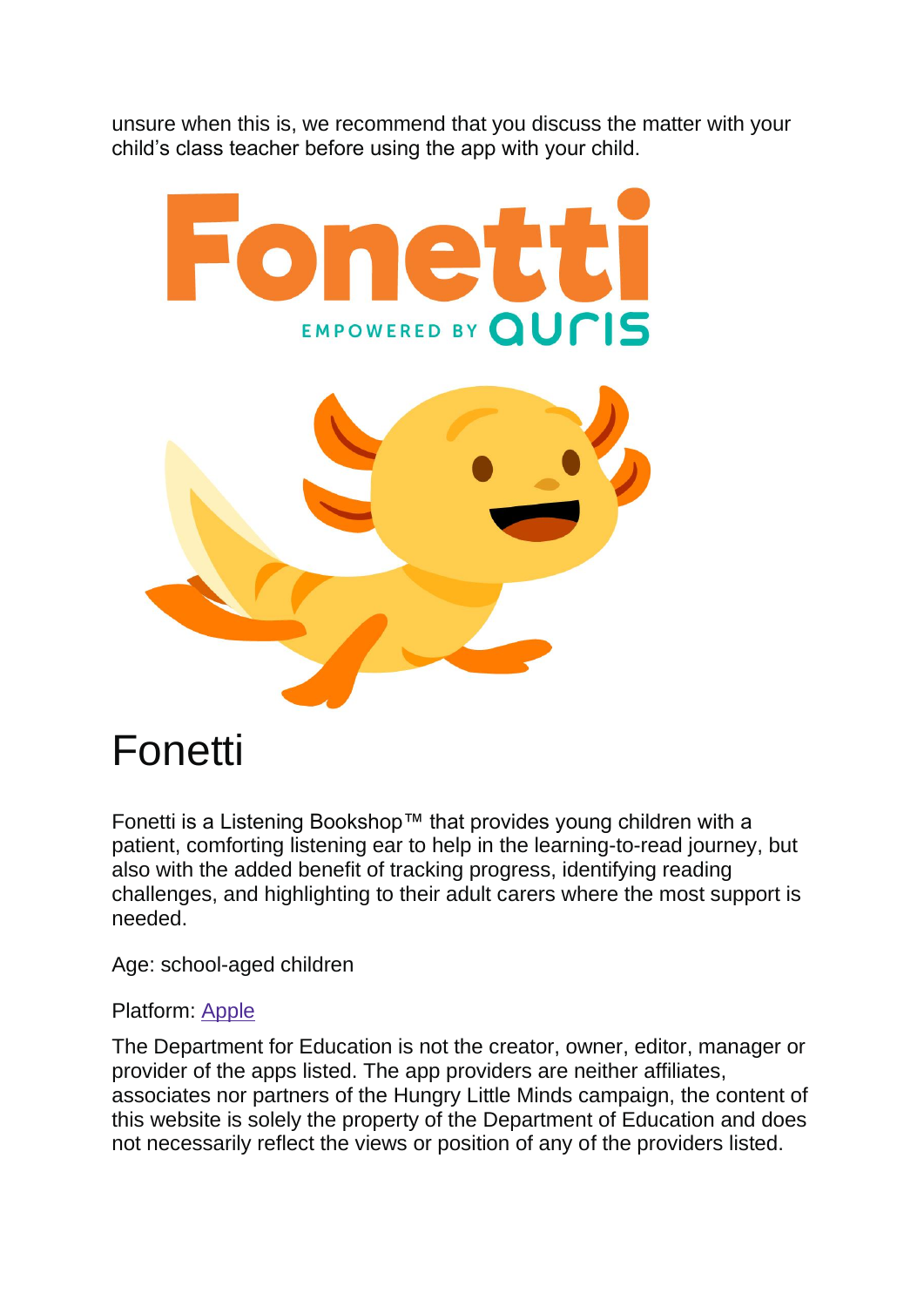[Early years apps pilot: home learning environment legal disclaimer.](https://www.gov.uk/government/publications/early-years-apps-pilot-home-learning-environment/legal-disclaimer)

# More information on apps

#### Choosing an app for your child – the FEED test

There are lots of apps that say they are 'educational', but you'll want to reassure yourself that's the case and that they are right for your child. The FEED check may help.

**Fun** – Will your child enjoy the app? Will it keep their attention?

**Educational** – Is there a clear educational aim? Do you know what your child will learn? Will it keep them learning and allow them to progress?

**Engaging** – Will it help your child if they get stuck? Will it give them feedback and let them know when they've got challenges right?

**Design** – Is it attractive and easy to use? Is it inclusive and does it avoid gender and racial stereotypes? Can an adult change the settings? Is it safe, with links to the internet and adverts protected behind a parental gate?

Find more information on how to support your child's learning through apps and get advice on screen time:

- [early years apps parent guidance](https://www.gov.uk/government/publications/early-years-apps-pilot-home-learning-environment/home-learning-environment-early-years-apps-parent-guidance)
- guidance from the [UK Chief Medical Officer on screen time based](https://assets.publishing.service.gov.uk/government/uploads/system/uploads/attachment_data/file/777026/UK_CMO_commentary_on_screentime_and_social_media_map_of_reviews.pdf)  [activities](https://assets.publishing.service.gov.uk/government/uploads/system/uploads/attachment_data/file/777026/UK_CMO_commentary_on_screentime_and_social_media_map_of_reviews.pdf)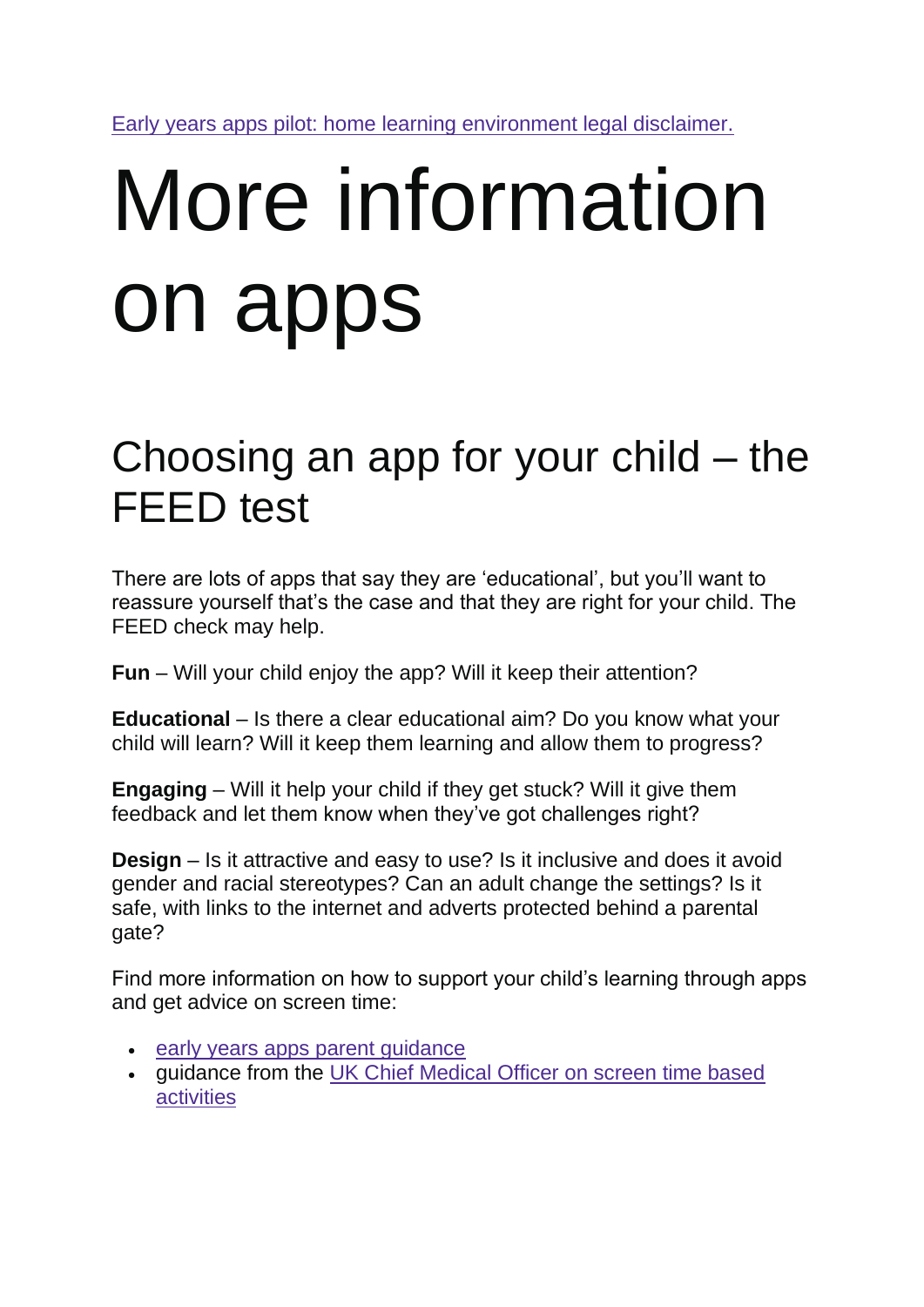## Get more information

You can find out more information and get more ideas and activities to do with your child from the following websites:

- [Small Talk](https://small-talk.org.uk/) ideas and activities from the National Literacy Trust.
- [I CAN](http://www.talkingpoint.org.uk/) for more information about children's communication.
- [A Better Start](http://www.smallstepsbigchanges.org.uk/biglittlemoments) for more information about building young brains.
- [NSPCC](https://www.nspcc.org.uk/preventing-abuse/keeping-children-safe/look-say-sing-play/) provides free 'brain-building tips' for children.
- [Bilingualism Matters](http://www.bilingualism-matters.ppls.ed.ac.uk/parents-questions/) provides information about children learning more than one language.
- [Royal College of Speech and Language Therapists](https://www.rcslt.org/speech-and-language-therapy#section-4) can provide support if you're worried about your child's speech and language development.

## Online educational resources

We have recently brought together an initial list of online educational resources to support children at home during the coronavirus outbreak. This list is not exhaustive and there are many other resources available.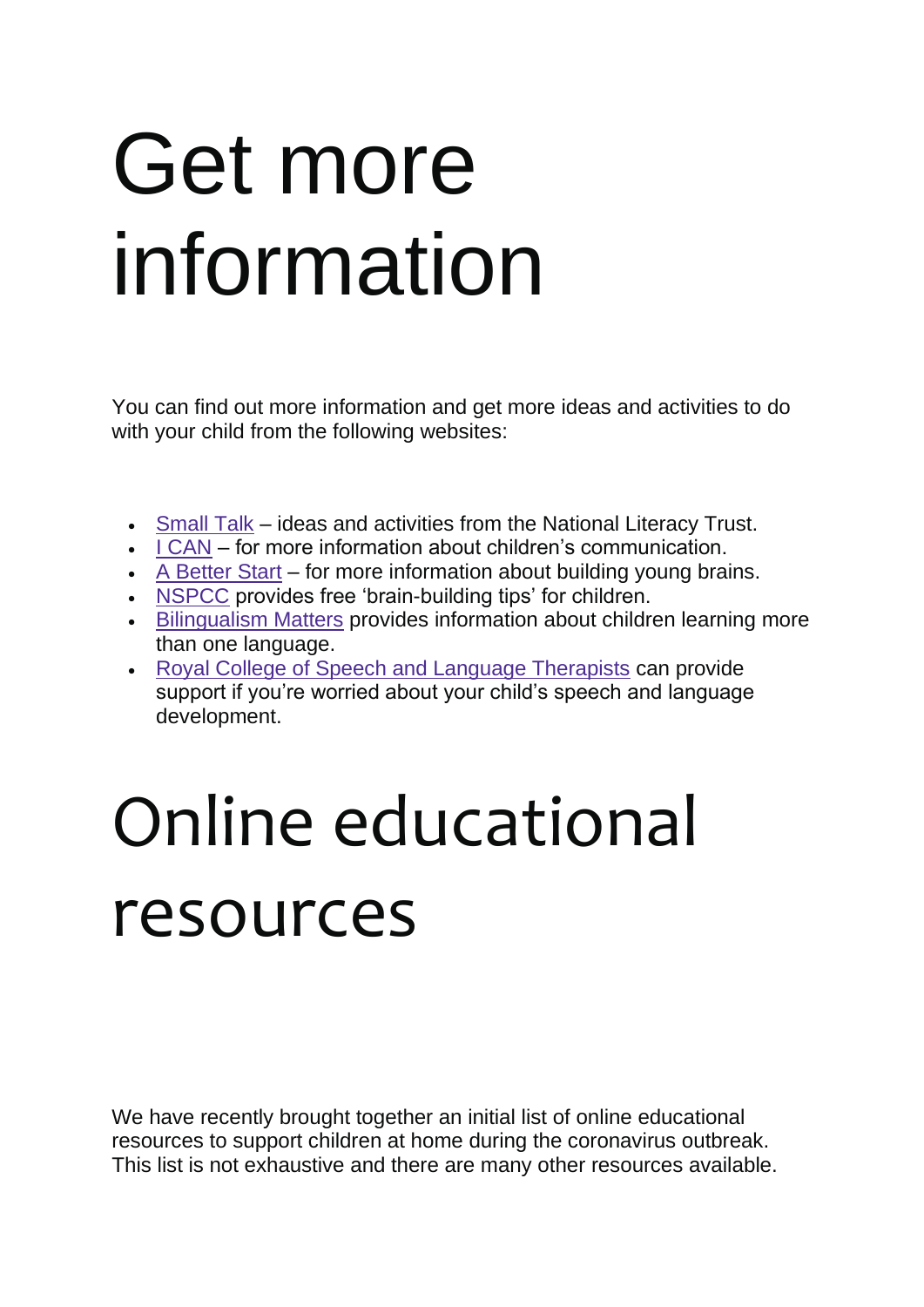### English

- **[Audible](https://stories.audible.com/start-listen) –** all children's audiobooks are available for free while schools are closed
- **[Authorfy](https://authorfy.com/) –** access to masterclasses on texts from a range of authors, including videos from the authors and activities linked to novels, registration required
- **[BookTrust](https://www.booktrust.org.uk/books-and-reading/bookfinder/)** a site with recommended booklists, categorised by age range and topic, including fiction and non-fiction, family activities are included in the 'home time' section
- **[Classroom Secrets](https://classroomsecrets.co.uk/free-home-learning-packs/) –** downloadable resource packs which cover a range of subjects, including reading and writing
- **[Love Reading 4 Kids](https://www.lovereading4kids.co.uk/) –** a site with recommended booklists, categorised by age range and topic, covering fiction and non-fiction
- **[Purple Mash](https://2simple.com/purple-mash/)** free during the school closure period, each week, a selection of daily activities is produced on different subjects, including comprehension and grammar, registration required
- **[Storytime with Nick](https://www.ruthmiskin.com/en/find-out-more/help-during-school-closure/)** films of well-loved stories read by Nick Cannon, a trained actor, teacher and trainer
- **[The Children's Poetry Archive](https://childrens.poetryarchive.org/) –** an archive of spoken poetry recordings, children can listen to poems read out loud

## **Maths**

- **[Mathematics Mastery](https://www.mathematicsmastery.org/free-resources)** downloadable guidance and resource packs for parents and pupils
- **[Nrich](https://nrich.maths.org/)** a range of activities, some are interactive and some are to be completed offline – activities are categorised by age range
- **[Numberblocks](https://www.bbc.co.uk/cbeebies/grownups/help-your-child-with-maths) –** videos for numeracy development designed for children aged 0 to 6 – there are fun activities that can be applied to everyday life and play
- **[Top Marks](https://www.topmarks.co.uk/maths-games) –** a range of interactive maths games categorised by age group
- **[White Rose Maths \(home learning\)](https://whiterosemaths.com/homelearning/)** presentations and downloadable workbooks which are easy to use for parents, new material is being released each week

#### Physical activity

• **[Boogie Beebies](https://www.bbc.co.uk/programmes/b006mvsc)** – videos that get younger children up and dancing with CBeebies presenters